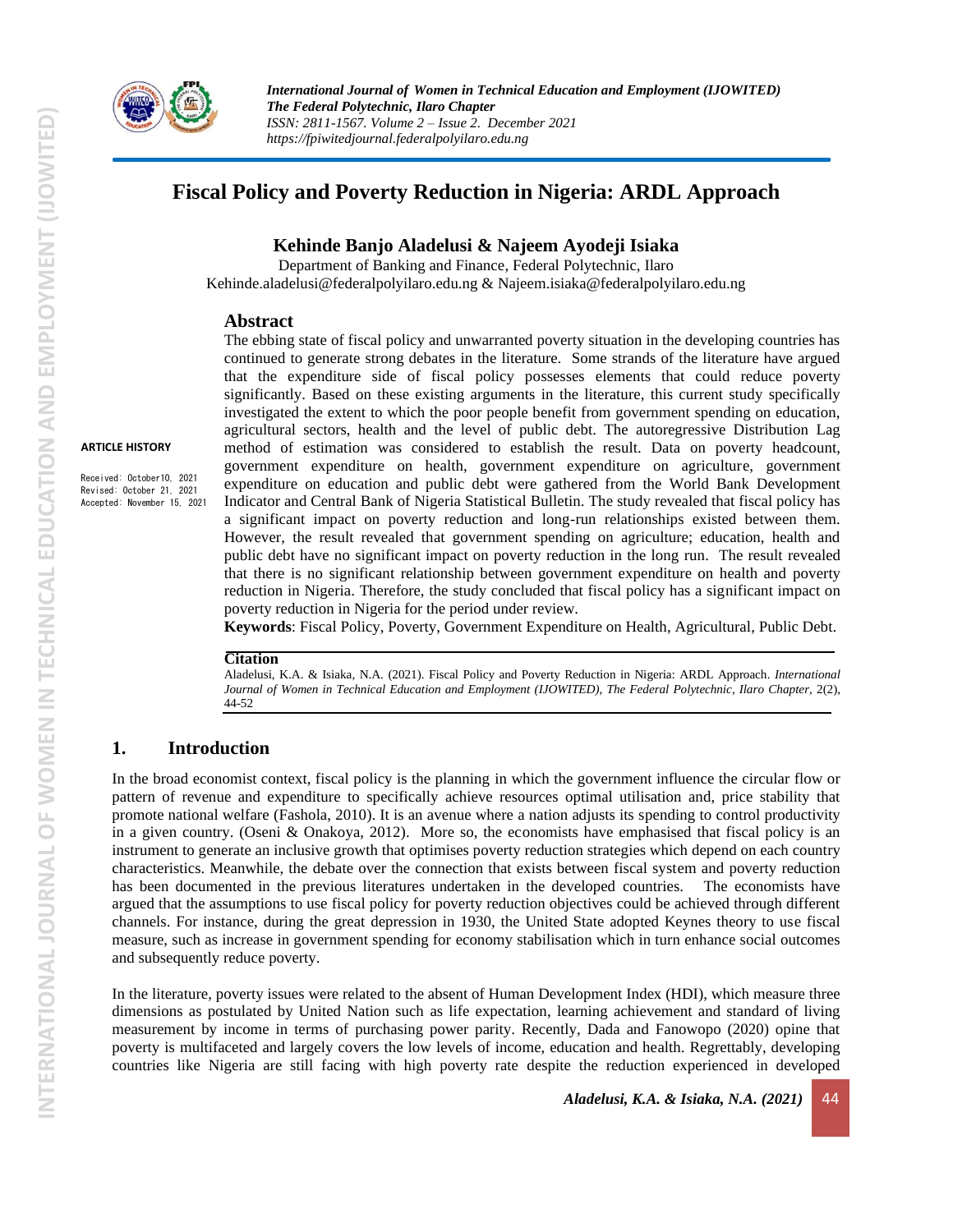

*International Journal of Women in Technical Education and Employment (IJOWITED) The Federal Polytechnic, Ilaro Chapter ISSN: 2811-1567. Volume 2 – Issue 2. December 2021 https://fpiwitedjournal.federalpolyilaro.edu.ng*

countries. Weigh against other notable countries with a significant increase in poverty reduction, the magnitude of rate of poverty across state in Nigeria is on the increase involving the period between 1990 and 2000 that accentuated to the oil shock, weakling term of trade, extended debt profile and macroeconomic instability. Also, the wave of economy fragility due to economic recession, conflict and insecurity further worsening the poverty reduction efforts in the recent years. In the recent evidence, it has been observed that Nigeria still struggling to attain and actualize the mission of reducing people living with poverty to 50% in the 2020. For instance, the people living wage on \$1.90 per day and \$ 3.10 per day are still not less than 90 million out of 200million people in Nigeria (World Bank, 2018; Maku and Alimi, 2018).

While some previous studies exclusively concentrated on the causes of poverty, this study examined the strategies to reduce the prevalence of poverty by employing fiscal policy tools in Nigeria. Despite the growing empirical research on the associationship that links fiscal policies to the rate at which poverty has been reduced, yet, quite a few questions still remain unsettled in the literature. Addison, Roe and Smith (2006) opined that poverty reduction may not advance very well if macroeconomic framework such as monetary and fiscal policies are not properly managed. This connotes that poverty reduction strategy will be destabilised when government expenditures mismanaged, and public debt and budget deficit are not successfully managed. In light of the above problem and gaps, it was investigated in this current study the fiscal policy impact on poverty reduction in Nigeria. In addition, this study determines the relationship between spending on education, health, security and Nigeria's poverty decline.

The study conducted by Megbowon, Aderoju and Sanusi (2020) in Nigeria using ARDL estimation techniques revealed that fiscal federalism, such as government expenditure reduces poverty and the long–run relationship that existed between government expenditure and poverty rate for both federal government and state level were significant for policy implementation. Also, the study by Chude, Chude and Anah (2019) consider ARDL, and the result corroborates that poverty in Nigeria could be completely eradicated with public expenditure on various sectors and subsequently enhance economic growth. The research work of Ubong and Dominic (2019) used ARDL and revealed that the use of fiscal policy tools poses major significance on the reduction of poverty in Nigeria on the long-run, however, in the short-run effect was not significant. Owuru and Farayibi (2016) used autoregressive distributed lag framework with ECM and affirmed that the expended of funds on capital activities, recurrent activities and budget deficit have long-run relationship with poverty reduction and ECM shows that the error purported in the model was removed in the long-run.

# **2. Methodology**

The study employed yearly data, which was collated through the Central Bank of Nigeria Statistical Bulletin from 1988 to 2019. For this study, an ex post facto research design was adopted. The analytical techniques such as descriptive statistics, unit root analysis, cointegration analysis using Autoregressive Distributed Lag (ARDL) approach. Fiscal policy is categorised into two such as revenue and expenditure. However, in this study, we relied on the government expenditure side and disaggregated it into expenditure on education, health and the agricultural sector. More so, the study allows for the influence of public debt as a control variable based on using contracted debt as a nation for investment purposes. This is meant to aid other independent variables considered in this study. Also, poverty headcount at \$3.20 was considered a dependent variable.

#### **Model Specification**

In testing for the already stated hypothesis, the following model was adopted Y = dependent variable $\beta_1 - \beta_4 =$ coefficient of independent variables.

 $X =$  independent variables

$$
Y = X_1 + X_2 + X_3 - \ldots - \beta_n X_n + \mu \tag{1}
$$

*Aladelusi, K.A. & Isiaka, N.A. (2021)* 45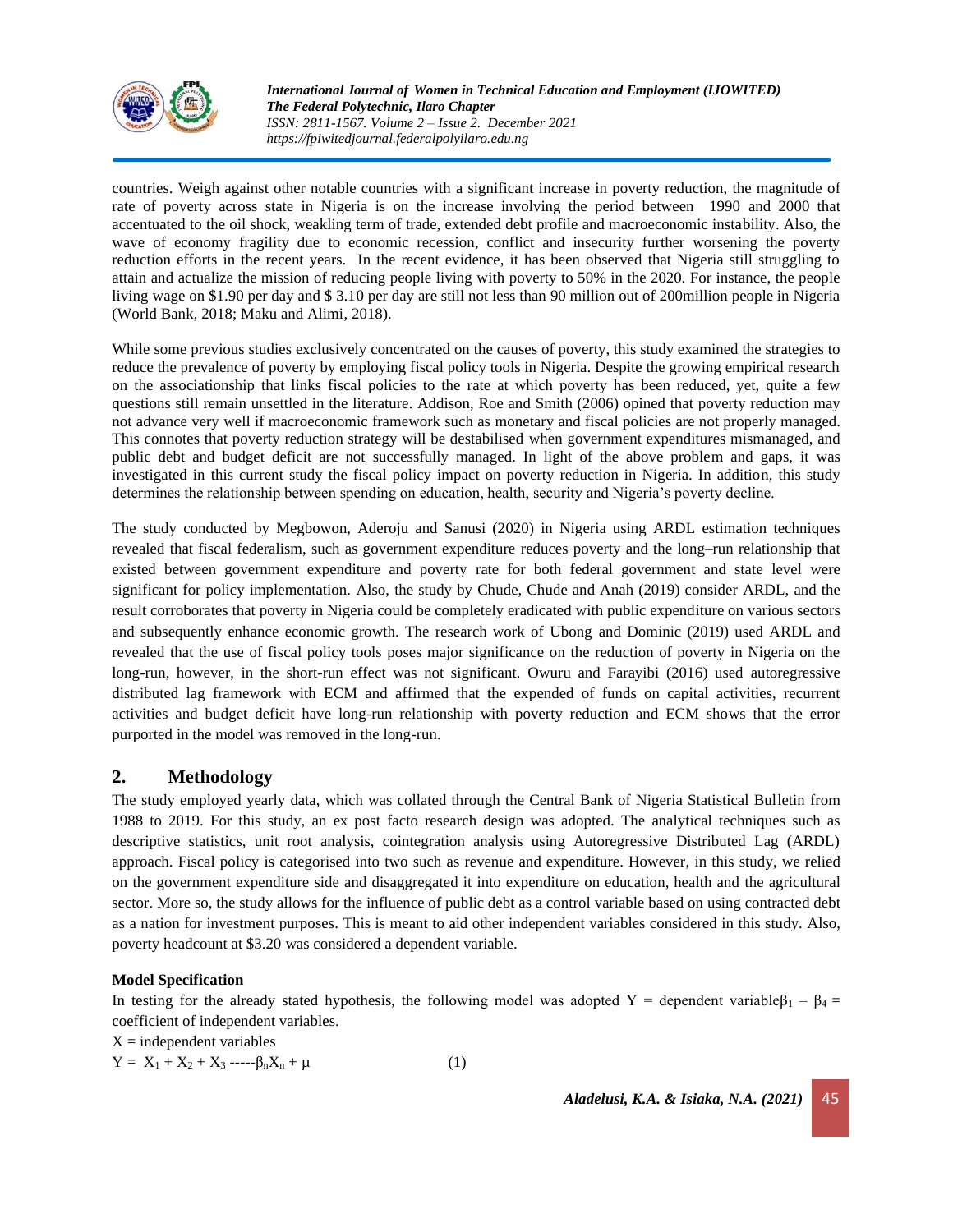

Functional relationship as follows:  $PI = f(GEH, GES, GEA, GEE, PUD)$  (2) Econometric model is given as:  $PI = \beta_0 + \beta_1 \text{ GEH} + \beta_2 \text{ GES} + \beta_3 \text{ GEA} + \beta_4 \text{ GEE} + \beta_5 \text{PUD} + \mu$  (3) Where,  $PI = Powerty Index (Powerty Head count at $1.95 per day)$ GEH= Expenditure on Health GEA = Expenditure on Agricultural GEE = Expenditure on Education PUD = Public Debt  $β<sub>1</sub>$ ,  $β<sub>4</sub> = coefficient of independent variables$  $\mu$  = error term

### **A Priori Expectation**

It is expected that government expenditure on health, agricultural sector, education to have a significant impact on poverty incidence. Also, the study assumed that government expenditure on education, the agricultural sector and health have a negative sign to reduce poverty incidence.

 $δ \geq 0$ ,  $GEH<sub>0</sub>$  $GES < 0$ ,  $GEA < 0$ ,  $GEE < 0.$ Where  $\delta$  = constant parameter.

# **3. Data Analysis, Result and Discussion of Findings**

**Table 1**: Result of Unit Root Test at First Difference (Group Unit Root)

| <b>Method</b>        | <b>Statistics</b> | Prob   |                   |
|----------------------|-------------------|--------|-------------------|
| ADF                  | 48.8424           | 0.0000 | <b>Stationary</b> |
| PP                   | 73.9741           | 0.0000 | <b>Stationary</b> |
| Levin, $Lin & Chu$ t | $-3.79731$        | 0.0001 | <b>Stationary</b> |

The test of stationarity in the data was carried out through group unit root test it was revealed that all the data were not significant at level but were significant at first difference. This is indicated that data are free from the presence of the unit root test in the first difference as shown in table 1, the probability level of the ADF test is less than 5% level of significance.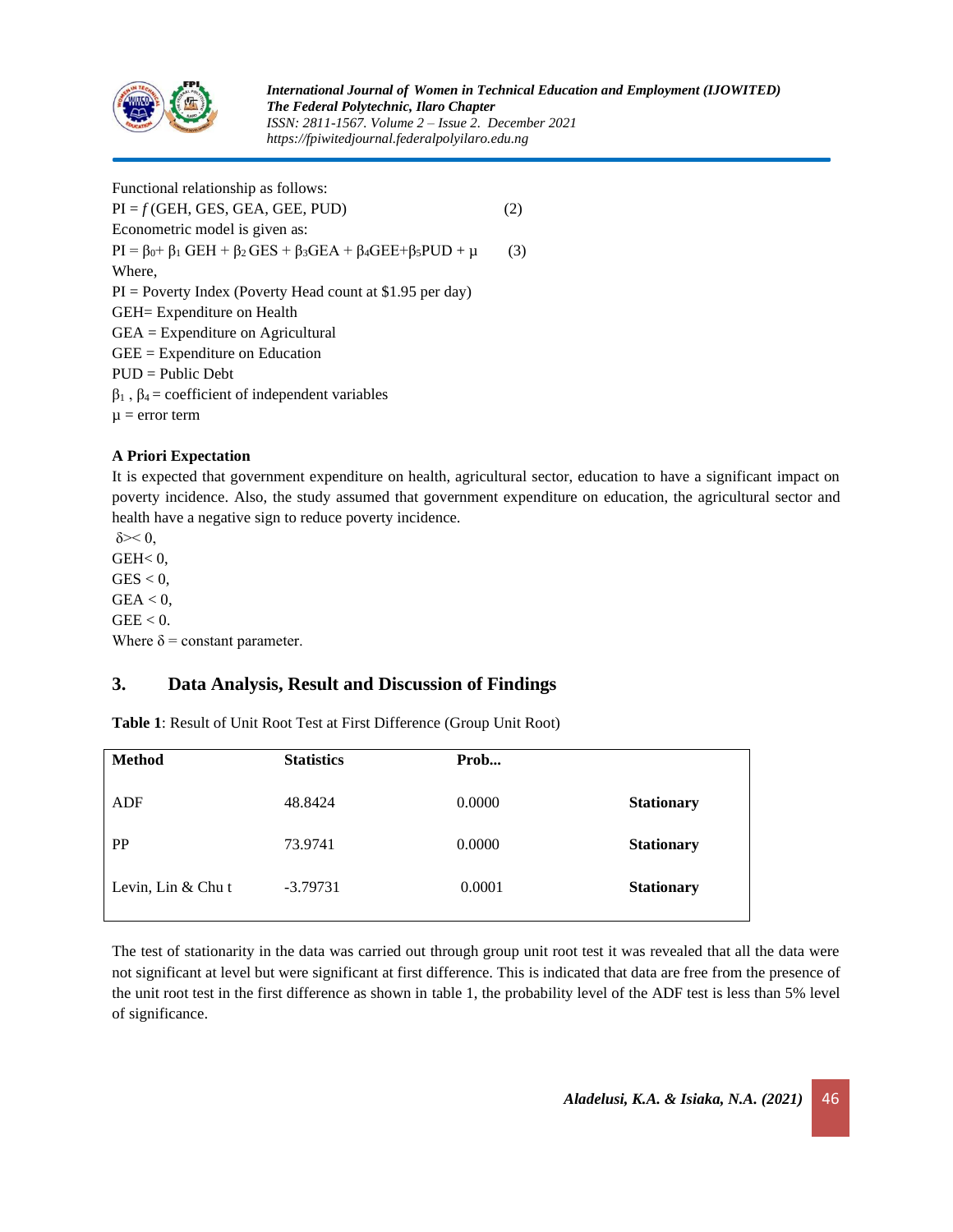

### **Table 2:** Regression Analysis

| <b>Method: Least Squares</b> |                    |                    |             |          |               |  |
|------------------------------|--------------------|--------------------|-------------|----------|---------------|--|
|                              |                    | Standard.          |             |          |               |  |
| <b>Variable</b>              | <b>Coefficient</b> | <b>Error</b>       | t-Statistic | Prob.    | <b>Remark</b> |  |
| C                            | 80.3064            | 9.167252           | 8.760139    | 0.0000   | sign.         |  |
| LGEA                         | 3.625654           | 1.115778           | 3.249441    | 0.0031   | sign.         |  |
| <b>LGEE</b>                  | 1.554304           | 2.706718           | 0.574239    | 0.5706   | insign.       |  |
| <b>LGEH</b>                  | $-4.100022$        | 2.942532           | $-1.393365$ | 0.1749   | insign.       |  |
| <b>LPUD</b>                  | -4.048404          | 1.532056           | $-2.642465$ | 0.0135   | sign.         |  |
| Included observations: 32    |                    |                    |             |          |               |  |
| R-squared                    | 77%                | Durbin-Watson stat |             | 0.660598 |               |  |
| Adjusted R-squared           | 74%                |                    |             |          |               |  |
|                              |                    | $Prob(F -$         |             |          |               |  |
| <b>F-statistic</b>           | 23.10931           | statistic)         | 0.00000     |          |               |  |

In table 2 above, it was shown that the value of  $\mathbb{R}^2$  is 77% which indicated that the model was accurately fitted and the Adjusted  $\mathbb{R}^2$  (74 %) which also revealed that the model is fit as all the variables employed in the study were good to explain the variation in poverty index. It was further revealed that public debt and government expenditure on agriculture has a considerable consequence on poverty reduction in Nigeria. However, public expenditure on health and education posited an insignificant impact on poverty decline within the period under review. The coefficient of government expenditure on education and agriculture are 1.6% and 3.6%, which indicates that a unit increase in the spending on education and agriculture will increase poverty incidence by 1.6 and 3.6 per cent respectively. In addition, the government expenditure on health and public debt coefficient are -4.1% and -4.04 per cent, which means that every unit increase in government expenditure on health and public debt will reduce poverty incidence by 4.1 and 4.04 per cent respectively if the debts obtained are spent judiciously.

**Table 3:** ARDL Bound Test: No Long-Run Relationship (H0)

| F-statistic | Lower bound    | <b>Upper bound</b> |      |
|-------------|----------------|--------------------|------|
| 10.83096    | $(10\%)2.45$   |                    | 3.52 |
|             | $(5\%)2.86$    |                    | 4.01 |
|             | $(2.50\%)3.25$ |                    | 4.49 |
|             | $(1\%)3.74$    |                    | 5.06 |

In table 3 above, it was revealed from the ARDL bound that f-statistics (10.83096) is greater than both Upper Bound and Lower bound. This is an indication that the variables in the model have a long-run connection and are cointegrated.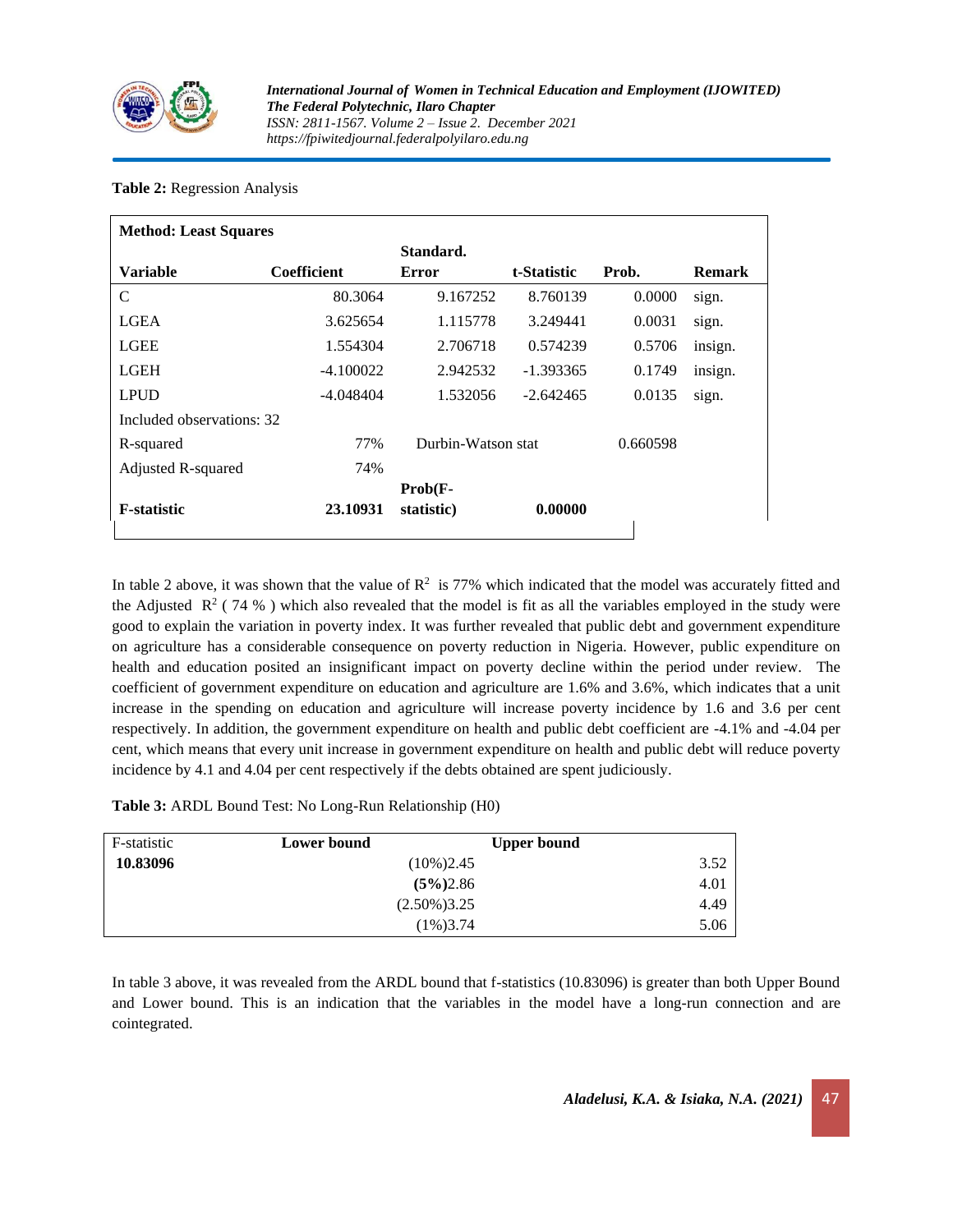

| <b>Variable</b> | Coefficient | <b>Std. Error</b> | t-Statistic | Prob.  |
|-----------------|-------------|-------------------|-------------|--------|
| D(LGEA)         | 0.159083    | 0.22421           | 0.709527    | 0.4858 |
| D(LGEE)         | $-0.742037$ | 0.517264          | $-1.43454$  | 0.1661 |
| D(LGEH)         | 0.140129    | 0.579008          | 0.242016    | 0.8111 |
| $D(LGEH(-1))$   | 0.371705    | 0.216178          | 1.719435    | 0.1002 |
| D(LPUD)         | 0.249908    | 0.413447          | 0.604448    | 0.552  |

#### **Table 4: Autoregressive Distributed Lag Table (Short-run Result)**

D(POVR) = 0.159082839483\*D(LGEA) -0.742037347165\*D(LGEE) + 0.140128952781\*D(LGEH) + 0.371704796230\*D(LGEH(-1)) + 0.249907584799\*D(LPUD) -0.139217662323\*(POVR - (4.29236240\*LGEA(-1) -5.33005177\*LGEE(-1) -4.83874700\*LGEH(-1) + 1.79508534\*LPUD(-1) + 62.05674472 ) )

In table 4 above, the result shows that every single variable has no considerable consequence on poverty reduction in the short run. However, government expenditure on agriculture, health and public debt has a positive relationship in the short run.

| -Variable     | <b>Coefficient</b> | <b>Std. Error</b> | <b>T-Statistic</b> | Prob.  |
|---------------|--------------------|-------------------|--------------------|--------|
| <b>LGEA</b>   | 4.292362           | 2.16956           | 1.978448           | 0.0611 |
| <b>LGEE</b>   | $-5.330052$        | 4.276091          | $-1.246478$        | 0.2263 |
| <b>LGEH</b>   | -4.838747          | 4.023223          | $-1.202704$        | 0.2425 |
| LPUD          | 1.795085           | 3.311295          | 0.54211            | 0.5934 |
| C             | 62.056745          | 16.135528         | 3.845969           | 0.0009 |
| $CointEq(-1)$ | $-0.139218$        | 0.040687          | $-3.421669$        | 0.0026 |

**Table 5:** Autoregressive Distributed Lag Table (Long-run Result)

 Cointeq = POVR - (4.2924\*LGEA -5.3301\*LGEE -4.8387\*LGEH + 1.7951  $*LPUD + 62.0567$ )

In table 5 above, the ARDL result shows that expenditure on the agricultural sector, education, health and public debt has no major consequence on poverty reduction in the long period (long-run). However, government expenditure on education and health has a negative relationship with poverty incidence compared to government expenditure on the agricultural sector and public debt with a positive relationship in the long run. It was further revealed that the error that occurs in the short run will be corrected at the speed of adjustment of about 13percent.

#### **Table 6:** Diagnostic Test

| <b>Diagnostic Test</b>      | <b>F-Statistics</b> | Prob.   |
|-----------------------------|---------------------|---------|
| <b>Normality Test</b>       | 2.127051            | 0.34524 |
| <b>Heteroscedacity Test</b> | 0.914973            | 0.4579  |
| <b>Autocorrelation Test</b> | 1.440683            | 0.1387  |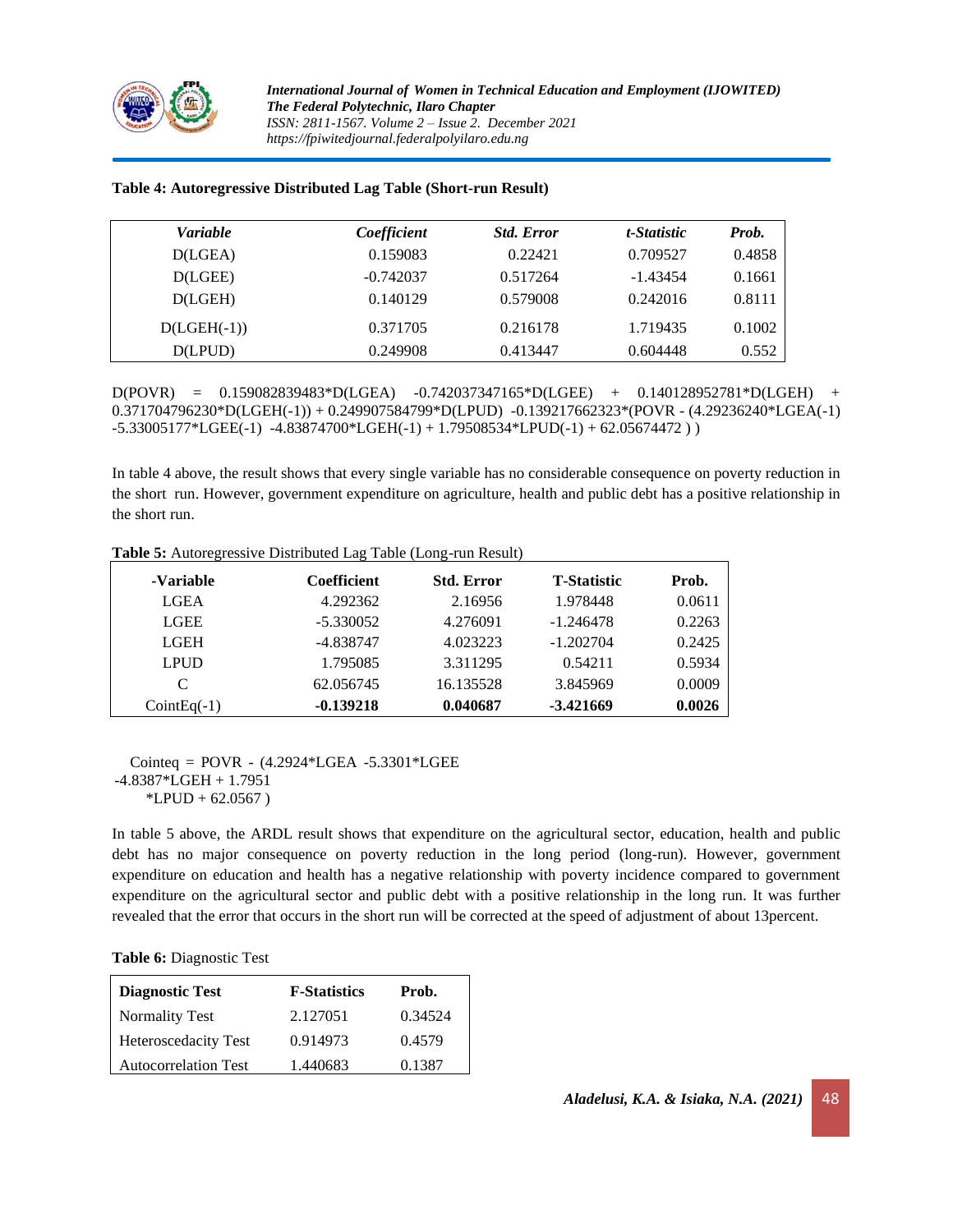

Table 6 above revealed a diagnostics test carried out to validate the model and free from disturbances. It was shown that data were normally distributed as the probability for Jaque bera is not statistically significant. Also, there is no presence of serial autocorrelation as the p-value is more than a 5% level of significance.



Figure 1 indicated the stability test of the model since the CUSUM of squares line falls within 0.05 level of significance and 0.01. Then we concluded that the model was stable for policy implementation.

# **4. Conclusion**

This research investigated the connections linking fiscal policy to poverty reduction in Nigeria covering 32 years between 1988 and 2019. An ARDL technique was considered in the study to establish the relationship that existed in the model. This research revealed that fiscal policies on the expenditure side, such as government spending on agriculture, health and education have a long-run relationship with poverty reduction in Nigeria. The assumption that the agricultural sector is a bedrock of any developing economy was validated in this study as government spending on the agricultural sector posited a noteworthy influence on poverty decline in Nigeria. Regrettably, the spending on education and health revealed an insignificant impact on poverty reduction in Nigeria. This is against the assumption demonstrated in the previous studies on the importance of learning and good health as the remedy for the accumulated unemployment rate and poverty. It was further discovered that debt contracted by the government have a significant impact on poverty reduction in Nigeria and still maintain a positive relationship over the period under review, but in the long run, the significant effect of public debt was overturned. The study corroborates that in the process of reducing poverty, fiscal policy posed a considerable influence and there was the existence of a positive and future relationship in the model.

# **References**

Aku, P. S., Ibrahim, M., J. & Bulus, Y., D (1997). Perspective on Poverty Alleviation Strategies in Nigeria. *In Proceedings of the Nigeria Economic Society Annual Conference on Poverty Alleviation in Nigeria 1997. Ibadan: NES:* 41-54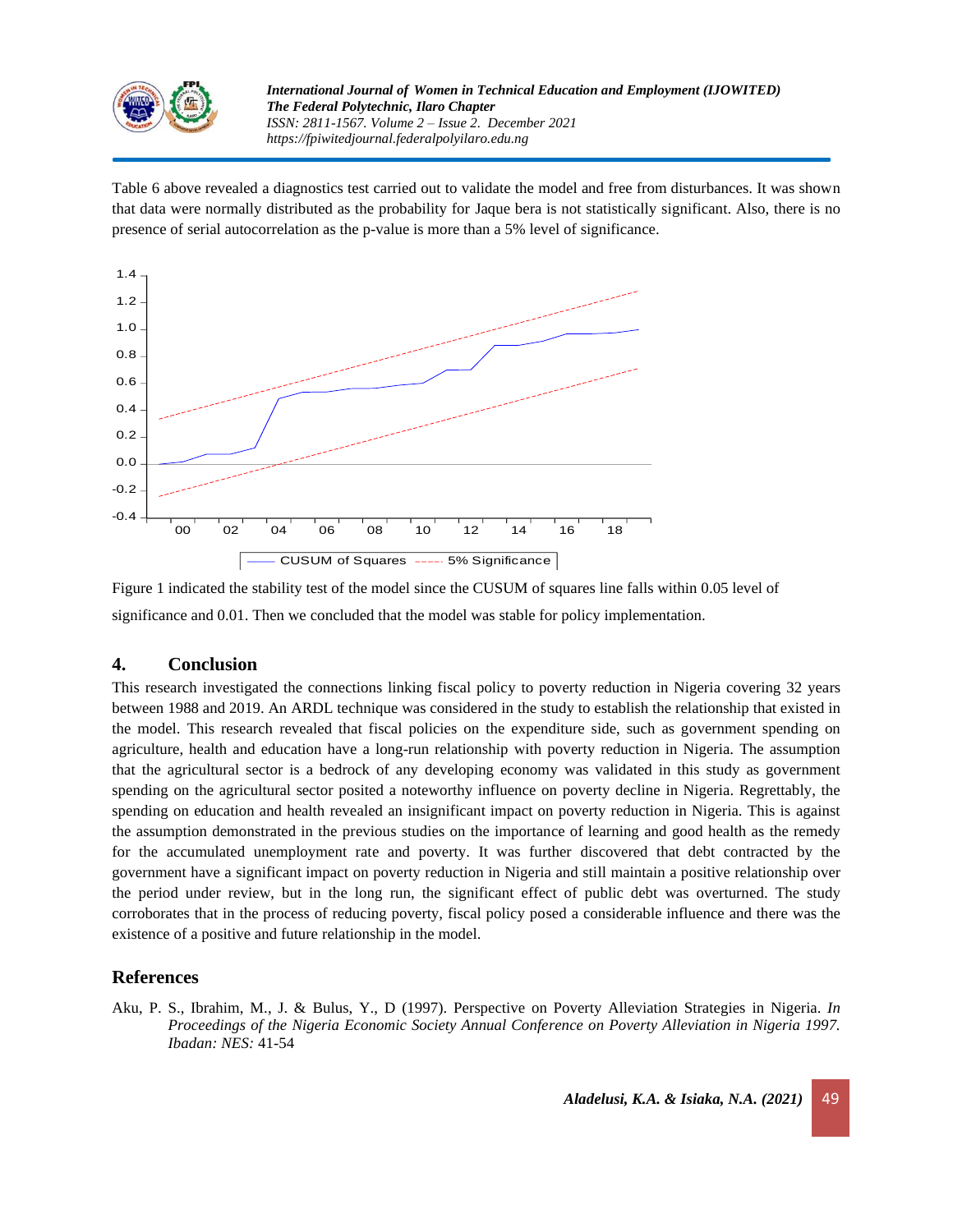

- Alimi, O. Y. & Alese, J. O. (2017). Comparative analysis of investment funding in the Nigerian oil and agricultural sector. *International Journal of Economics and Accounting*, 8(1), 67-82.
- Benneth, O., (2007). Fiscal policy and poverty reduction: some policy options for Nigeria, *African Economic Research Consortium*, research Paper 164.
- Bhatia, H.L (2009) Public Finance. New Delhi: Vikas Publishing House PVT Ltd.
- Central Bank of Nigeria Economic and Financial Review (2011).
- Chirag, A. N. B. (2010). Investigating the performance of monetary policy on manufacturing Sector in Nigeria. *Arabian Journal of Business and Management Review*, 2(1), 12-25.
- Chude, N. P., Chude, D. I., & Anah, S., A. (2019). The relationship between government expenditure, economic growth and poverty reduction in Nigeria. *International Journal of Developing and Emerging Economies,*7(2), 1-10.
- Chukwuemeka, G., E. (2017). The effect of social spending on reducing poverty. *International Journal of Social Economics* 44(5), 620-632.
- Encyclopedia Americana (2018) *Poverty*. 22 Connecticut: Grolier inc. 495 495.
- Eze, O., R. & Ogiji, F., O. (2013). Impact of fiscal policy on the manufacturing sector output in Nigeria: An Error Correction Analysis. *International Journal of Business and Management Review (IJBMR)*, 1, 35-55.
- Fashola P., A. (2010). The impact of fiscal policy on the Nigerian Economy. *International Review of Social Sciences and Humanities*, 4(1), 142-150.
- Fashola, M., S. (2000). Does fiscal deficit determine the size of external debt in Nigeria? *Journal of Economics and International Finance*. 3(10), 580-585.
- Geoff, I. (2012). Business operators question monetary policy thrust of 2013 budget. The Guardian Newspaper. Sunday 21st October, 2012.
- Geoff, I., J. (2012). Meta-analysis of the Effect of Fiscal Policy on Long-Run Growth. *European Journal of Political Economy,* 20, 91-124.
- Holtz-Eakin D., Rosen H., S. & Tilly S. (2009)., 35(2), Intertemporal Analysis of State and Local Government Spending: Theory and Tests, *Journal of Urban Economics* 159-174.
- Ijaiya, G., T. (2002) The Role of the informal sector in minimizing poverty in ilorin metropolis. *Unpublished Ph.D Thesis. Department of Economics, Usmanu Dan Fodiyo University, Sokoto, Nigeria*.
- Ijaiya, K. O., Gafar, I, Mukaila, A, Raji, A. B., & Michael, A., A. (2011) Economic growth and poverty reduction in Nigeria. *International journal of Business and social science*, 2 (15), 96-112.
- Ijishar, V. U., Joseph, F. & Godoo, M. (2016). The relationship between external debt and growth in Nigeria, *International Journal of Economic and Management Science*, 6:360.
- Maku, O. E. & Alimi, O. Y. (2018). Fiscal policy tools, employment generation and sustainable development in Nigeria. *Acta Universitatis Danubius*, 14(3), 186-199.
- Mark, H. and Asmaa, E. (2009). What is fiscal policy? Back to basic. Online publication, [www.google.com](http://www.google.com/)

*Aladelusi, K.A. & Isiaka, N.A.* (2021) 50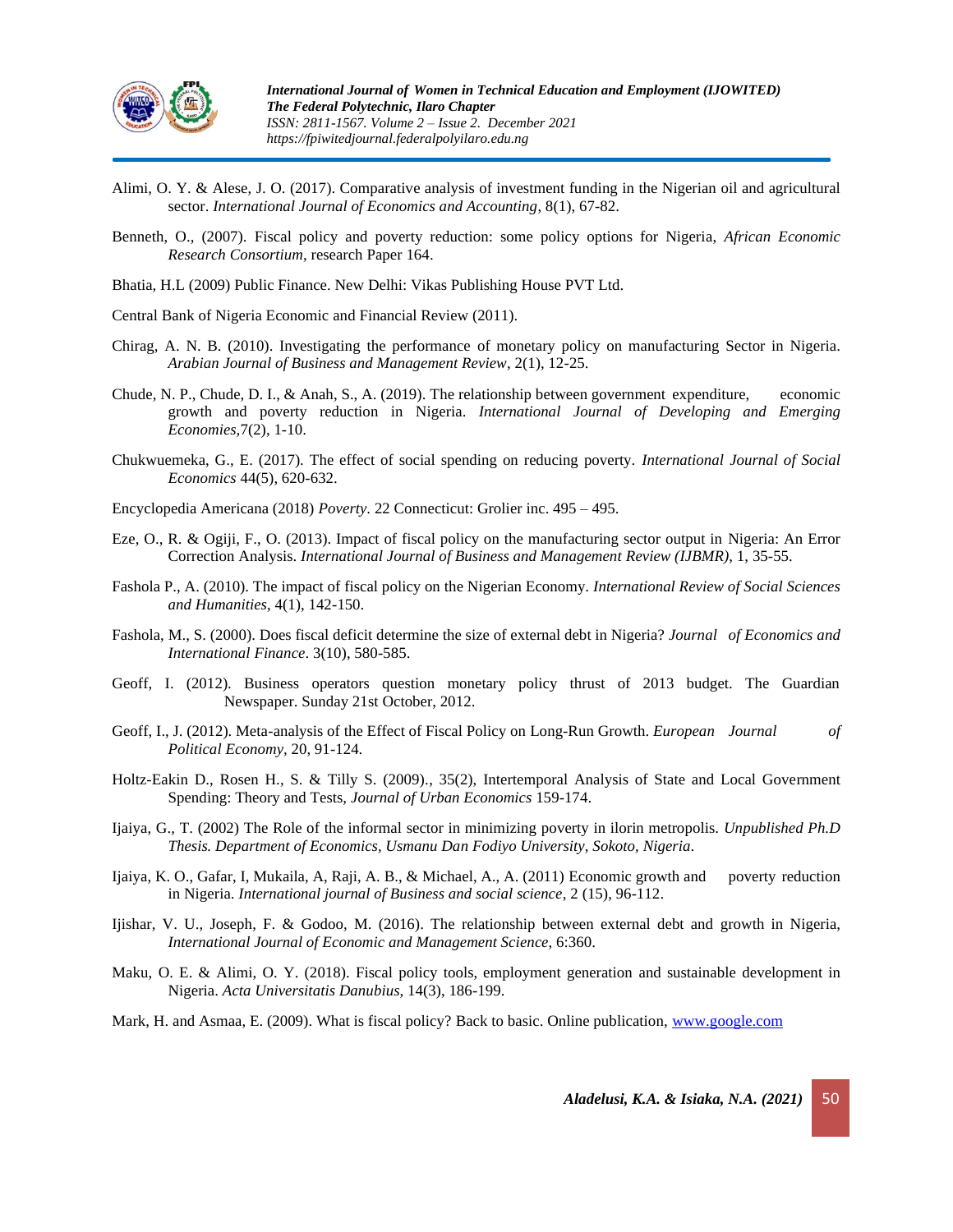

- Medee, P., N. & Nembee, S., G. (2011). Econometric analysis of the impact of fiscal policy variables on Nigeria's economic growth (1970-2009). *International Journal of Economic Development Research and Investment*, 2(1), 171-183.
- Megbowon, E., Aderoju, S., Sanusi, G. (2020). Effectiveness of fiscal federalism for poverty reduction in Nigeria: An Analysis of Federal and State Governments' Expenditures. CBNEconomic and Financial Review. 39(4), 45-71.
- Nagayaju, D.A. (2003). The impact of fiscal policy on poverty in ethiopia: A Computable General Equilibrium Micro simulation Analysis*. Ethiopian Journal of Economics*. 23(1), 56-78.
- Olawunmi, O. & Tajudeen, A. (2007). Fiscal policy and Nigerian economic growth. *Journal of Research in National Development,* 5(2), 69-87.
- Oseni, I., O. & Olomola, P., A. (2011). Analysis of convergence of fiscal variables in sub-saharan african countries (1981-2007): A Stochastic Technique, *Journal of Economics and Behavioral Studies,* 3(4), 235-248.
- Oseni, I., O. & Onakoya A., B. (2016). Fiscal policy variables-growth effect: hypothesis testing. *American Journal of Business and Management*. 1(3), 100-107.
- Oseni, I., O. & Onakoya, A., B. (2016). Empirical analysis of fiscal policy shocks and current account dynamics in Nigeria, *African Research Review*, 7 (28), 228 -251.
- Owuru, J., E. & Farayibi, A., O. (2016). Examining the fiscal policy-poverty reduction nexus in Nigeria. *Journal of Economic and Social Research.* 2(1), 33-48.
- Oyegoke O., E. (2018). Effects of economic growth on poverty reduction in Nigeria. *IOSR Journal of Economics and Finance,* 9(5), 25-29.
- Ozoh, F. O., Uma, K., E. & Odionye, J., C. (2016). The Assessment of the effects of fiscal policy on unemployment and inflation reduction: The Case of Nigeria. *International Journal of Research in Management, Economics and Commerce*, 6(9), 1-10.
- Peter, N., M. & Simeon, G., N. (2011). Econometric analysis of the impact of fiscal policy variables on Nigeria's economic growth. *International Journal of Economic Development Research and Investment*, 2(1), 171-183.
- Tella, S. A., & Alimi, O. Y. (2016). Grassroots banking, microcredit and poverty reduction in developing countries: the case of Nigeria. A Paper presented at the LAPO Institute Conference on Microfinance, in Benin City, Edo State on 17-18 August, 2016.
- Ubong E., U. & Dominic R., E. (2019). Fiscal policy and poverty reduction; the Nigeria perspective. *European Journal of Accounting Auditing Finance Research*, 4(2), 33-48.
- World Bank. (2010). *Nigeria: Gross Domestic Product per Capita (Constant LCU).* Retrieved from [https://data.worldbank](https://data.worldbank/)
- World Bank. (2017). *Nigeria: Gross Domestic Product per Capita (Constant LCU).* Retrieved from [https://data.worldbank.org/indicator/NY.GDP.PCAP.KN?view=chart.](https://data.worldbank.org/indicator/NY.GDP.PCAP.KN?view=chart)